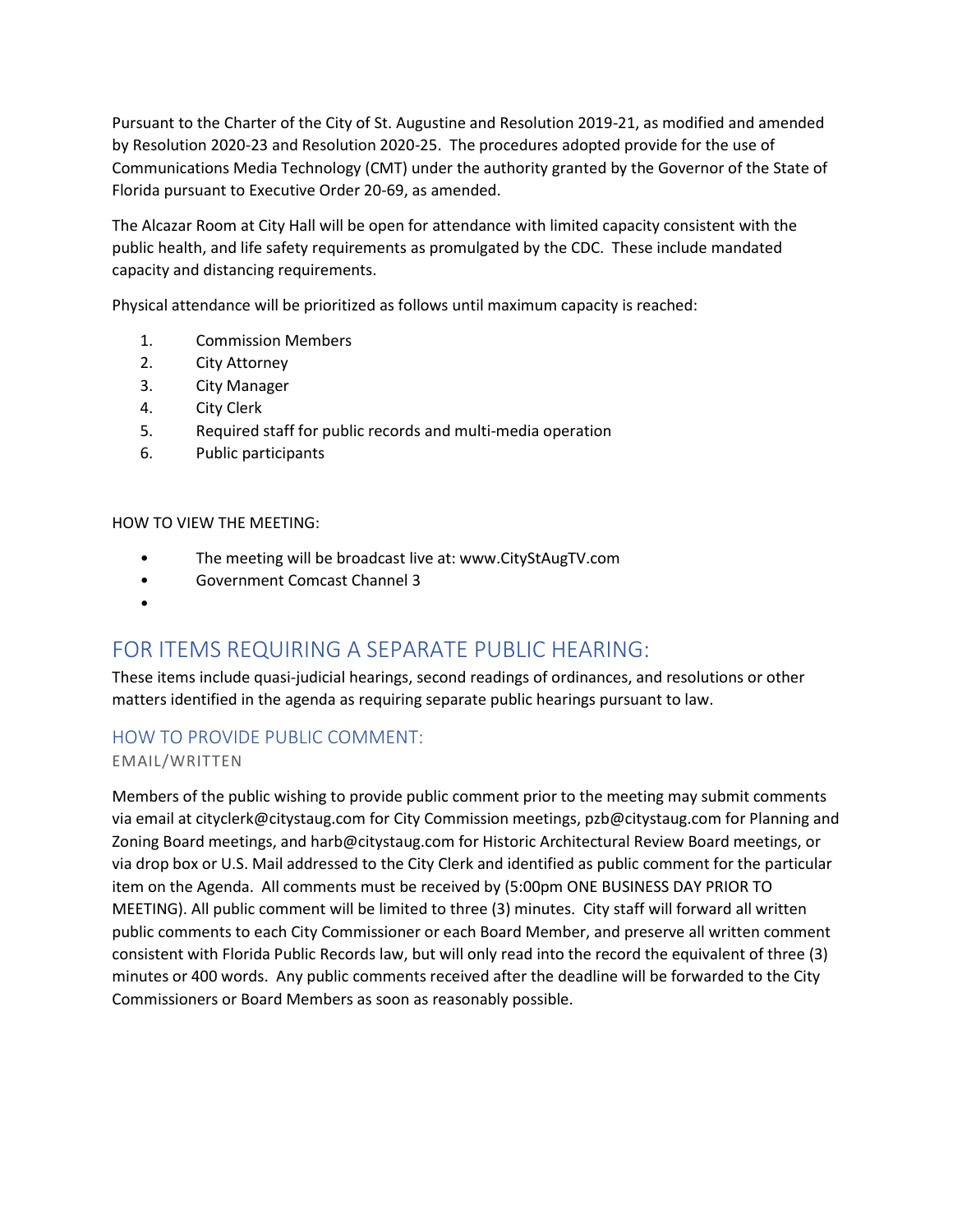#### PHYSICALLY PRESENT

Members of the public physically present in chambers may make public comment consistent with adopted administrative rules and rules of decorum.

#### PHONE

Members of the public who wish to participate utilizing CMT are requested to dial in 904-293-4330 only when prompted for the specific item on the agenda or at open public comment. The callers will be placed on hold and queued for each agenda item public comment period.

All other Rules of Decorum shall apply to the extent they do not conflict or are not applicable. The meeting moderator will monitor adherence to the Rules of Decorum and may mute any persons determined to be in violation.

# FOR REGULAR BUSINESS ITEMS ON THE AGENDA:

These items include first readings of ordinances, most resolutions or other matters identified in the agenda as requiring a vote or decision of the City Commission, but not requiring a separate public hearing.

# HOW TO PROVIDE PUBLIC COMMENT:

## EMAIL/WRITTEN

Members of the public wishing to provide public comment prior to the meeting may submit comments via email at cityclerk@citystaug.com for City Commission meetings, pzb@citystaug.com for Planning and Zoning Board meetings, and harb@citystaug.com for Historic Architectural Review Board meetings, or via drop box or U.S. Mail addressed to the City Clerk and identified as public comment for the particular item on the Agenda. All comments must be received by (2 BUSINESS DAYS PRIOR TO MEETING). City staff will forward all written public comments to each City Commissioner or each Board Member, and preserve all written comment consistent with Florida Public Records law, but will only read into the record a brief synopsis of each written comment and a tally of the number of comments in support or in opposition to the agenda item. Any public comments received after the deadline will be forwarded to the City Commissioners or Board Members as soon as reasonably possible.

## PHYSICALLY PRESENT

Members of the public physically present in chambers may make public comment consistent with adopted administrative rules and rules of decorum.